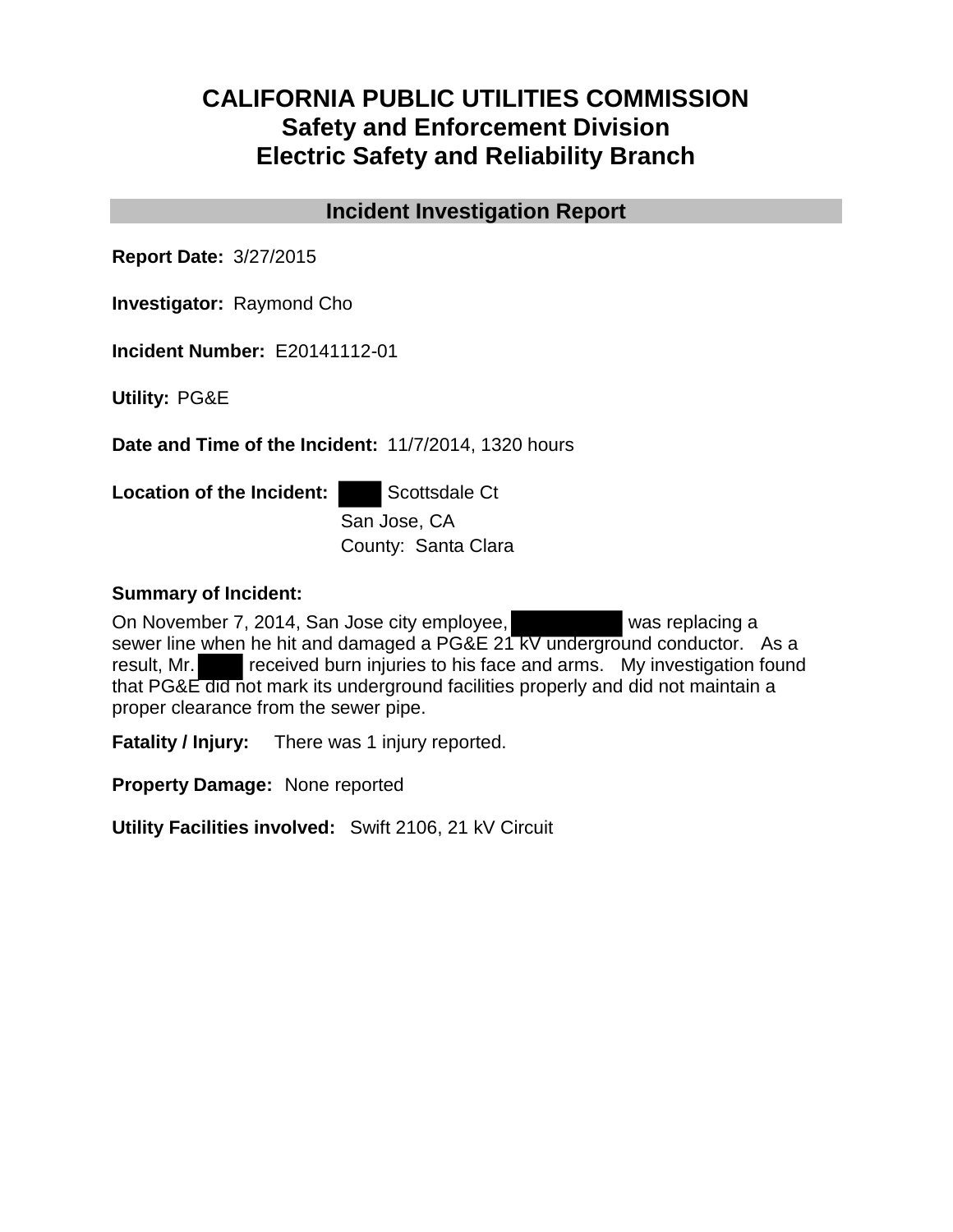

#### Evidence:

| <b>Source</b>     | <b>Description</b>         |
|-------------------|----------------------------|
| <b>1 PG&amp;E</b> | Initial and Final Reports  |
| 2 OSHA            | Interviews and Photographs |
| 3 PG&E            | Data Response 1            |
| 4 PG&E            | Data Response 2            |
| 5 USA             | Ticket #452871             |

### **Observations and Findings:**

On November 7, 2014, a San Jose city work crew was dispatched to locate marked utilities and replace a problematic sewer line. member of the crew, proceeded to replace the four (4) inch sewer line but he discovered what he thought to be roots in the way. Before excavating further around the sewer pipe (in the street), a large and the crew tried to remove the "roots" by pulling it out from inside the pipe with a hook. After the failed attempt, they decide to cut the blockage from inside the pipe with a battery powered saw. The roots were concealing a PG&E conduit that was installed by boring through the sewer pipe. The conduit contained a 21 kV conductor. At around 1320 hours cut through the PG&E conduit with the saw and contacted the 21 kV underground conductor. He was thrown back about five (5) feet from the force of the explosion and suffered burns to his face, hair, and arms.

There was a valid Underground Service Alert (USA) ticket #452871 at the time of the incident. The delineated area to be marked by utilities included forty (40) feet into the street and ten (10) feet toward a resident's house (measurements from the curb line).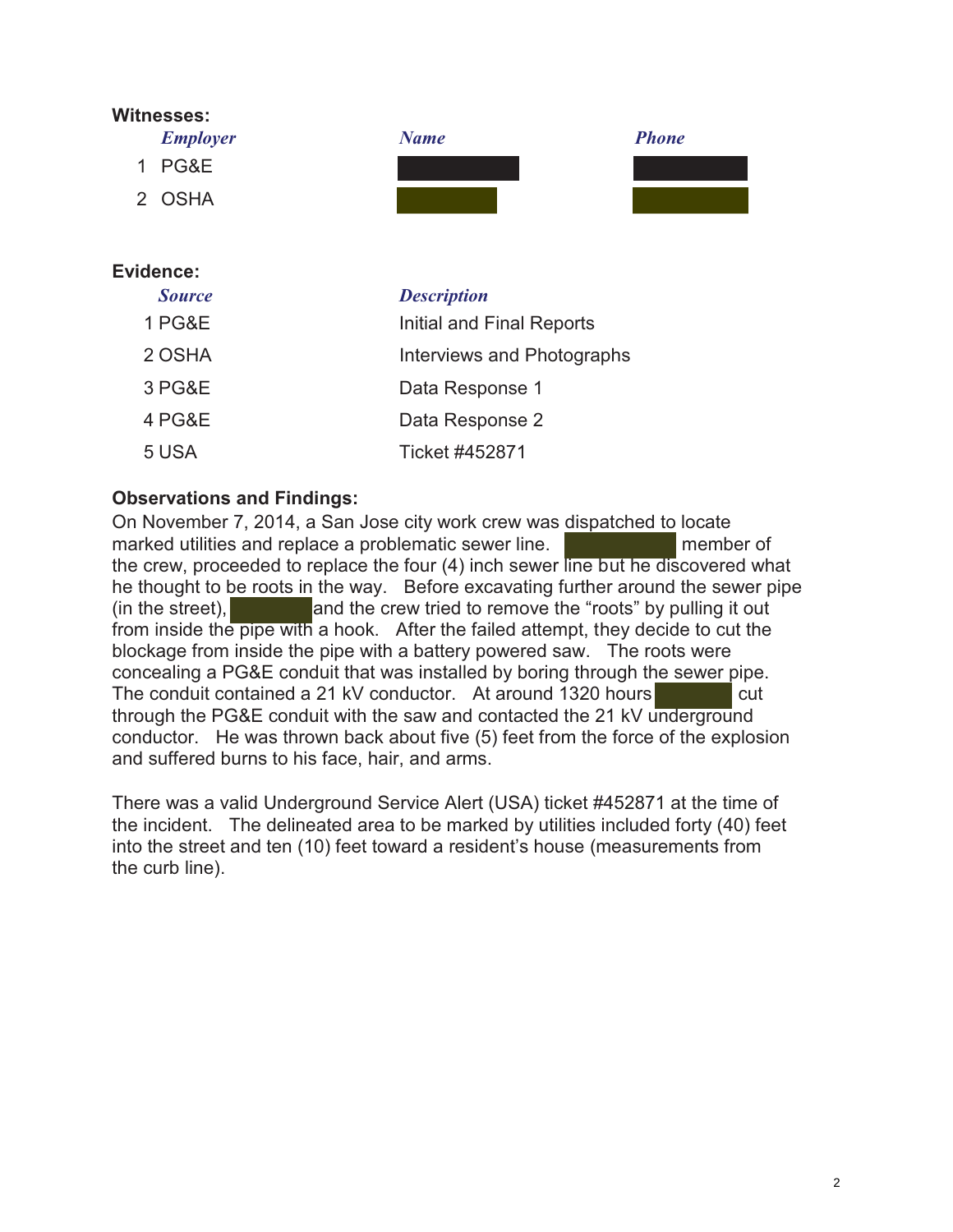

Figure 1. Approximate locations of underground services serving Scottsdale Dr. (marker "A").

I found that that PG&E did not mark the facilities in the street. PG&E only marked the sidewalk and noted three (3) different cables running in the same trench. The PG&E locator notated on the USA ticket that there was a "weak and jumpy" signal when locating the facilities but did not indicate the location of the weak signal on the USA ticket or the ground.

The damaged conductor was installed by PG&E in 1990 via a bore-in method that does not require excavation. When installing the conductor, the proper clearance of six (6) inches (GO 128, Rule 33.4-A3a) when crossing another utility or foreign structure, was not obtained. The conduit and conductor were installed by boring through the ground and clay sewer pipe. The PG&E facilities were left interfering with the operation of the sewer pipe.

did not excavate around the sewer pipe because he believed I believe Mr. that the underground conductor was, in fact, a root because PG&E's markings did not indicate any underground PG&E's facilities at this location. Figure 2 (below), taken the day of the incident by PG&E, shows the charring of dirt from the explosion from within the pipe. Mr. inserted the saw into the pipe and proceeded to saw the conduit resulting in the injury.